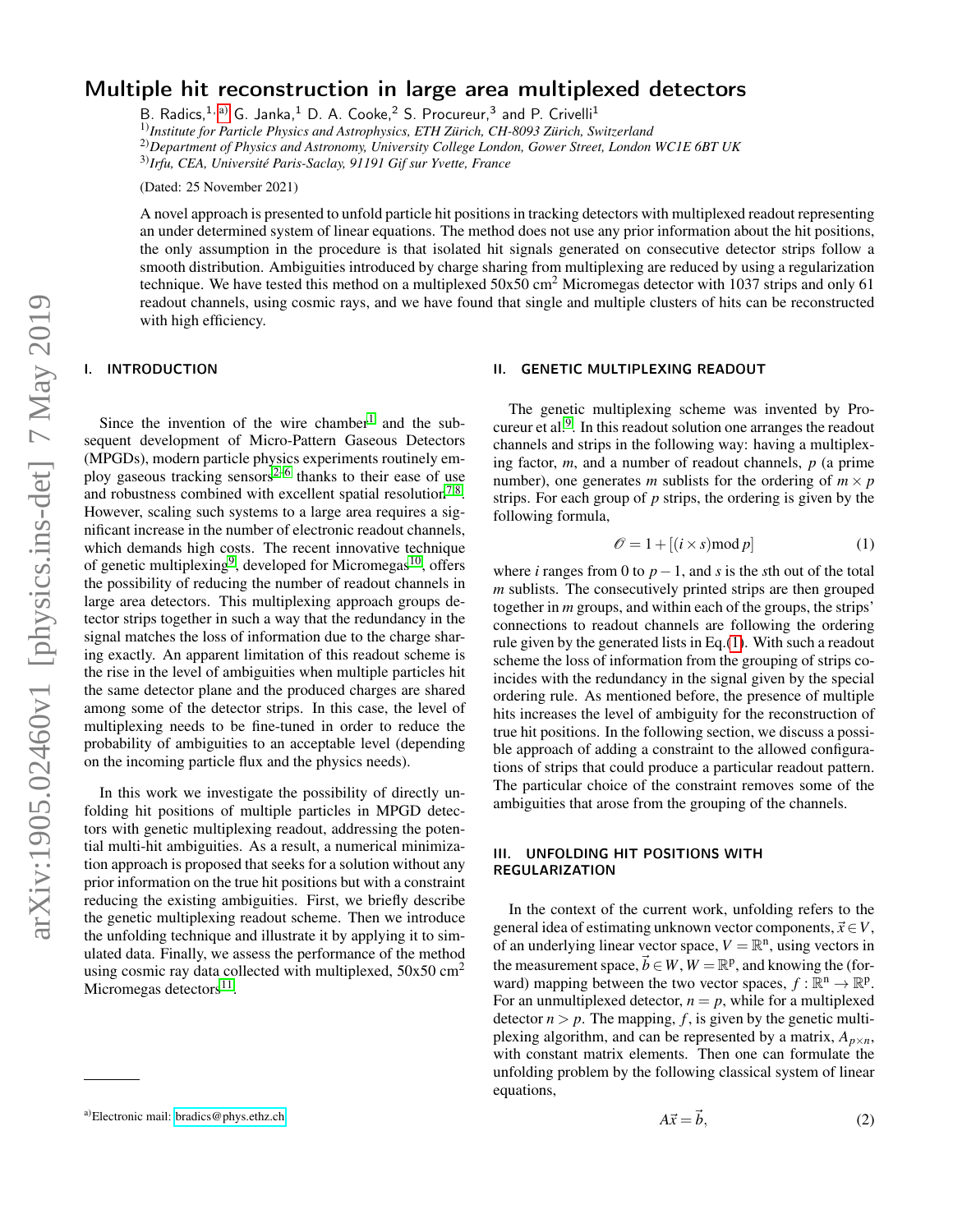where the coefficient matrix *A* is known,  $\vec{b}$  is measured, and one seeks for a solution for the unknown  $\vec{x}$ . Since  $n > p$ , there are fewer equations than unknowns, which leads to an under determined system with infinitely many solutions. For the simplest cases of the genetic multiplexing problem, we observe that the rank of the coefficient matrix and that of the augmented matrix both equals to  $p$ , which means that the system must have at least one solution. This allows the possibility of introducing a constraint to select the most interesting one out of the possibly infinitely many solutions. A popular choice is Tikhonov regularization<sup>[12](#page-6-8)[,13](#page-6-9)</sup>, where the problem is turned into a minimization problem combined with a regularization term in order to give preference to solutions with particular properties. One then minimizes the following quantity,

<span id="page-1-1"></span>
$$
\min_{\vec{x} \in \mathbb{R}^n} \{ \|A\vec{x} - \vec{b}\|^2 + \lambda^2 \|L\vec{x}\|^2 \}
$$
 (3)

where  $L\vec{x}$  is a term, which penalizes unwanted solutions such that *L* is a matrix acting in the solution space, and  $\lambda$  is a tuning parameter controlling the amount of penalization applied during minimization. There is some freedom on how to choose *L*. In the following, we show that the choice of seeking a smooth solution guides us to use the second order difference operator. Then we make use of a direct numerical minimization to find the best estimate for  $\vec{x}$ .

### IV. PERFORMANCE WITH SIMULATED DATA

#### A. Single hit reconstruction

In order to investigate the performance of our approach and for illustration purposes, we start with a low dimensional problem, and later we increase the size of our simulated detector. Idealized clusters of signals are generated with a Gaussian shape at various mean strip positions,  $\vec{x} = Gaus(\mu, \sigma)$ , on *n* fictitious detector strips, and using  $p < n$  readout channels. We generate the multiplexing matrix,  $A_{p \times n}$ , using the genetic multiplexing algorithm, Eq. [\(1\)](#page-0-1), with number of readout channels  $p = 11$ , multiplexing factor  $m = 5$ , and consequently number of strips  $n = p \times m = 55$ . Then the multiplexing matrix is applied on the generated signal to obtain a simulated measurement,  $\vec{b} = A\vec{x}$ . An example of simulated true signal distribution,  $\vec{x}$ , along the *n* strips, and that of the corresponding measurement readout,  $\vec{b}$ , in the *p* channels are shown in Fig[.1.](#page-1-0) As a next step, we use the Minuit library<sup>[14](#page-6-10)</sup> to numerically minimize Eq. [\(3\)](#page-1-1) and try to recover an estimate for the true  $\vec{x}$  at the obtained minimum. The free parameters of the minimization are the charges on the strips,  $\vec{x}$ . During the minimization we have tried using various well-known, widelyused standard regularization matrices: the identity matrix, first and second order finite difference matrices, in order to penalize solutions with a large amplitude, or large first or second derivatives, respectively. The best results were obtained when using the second-order finite difference matrix for regulariza-



<span id="page-1-0"></span>FIG. 1. Generated toy data: true charges per strip (left) and charges per readout channel after genetic multiplexing (right).

tion,

$$
L = \begin{pmatrix} 2 & -1 & 0 & \cdots & 0 \\ -1 & 2 & -1 & \cdots & 0 \\ 0 & -1 & 2 & \cdots & 0 \\ \vdots & \vdots & & \ddots & \vdots \\ 0 & 0 & \cdots & -1 & 2 \end{pmatrix}
$$
 (4)

which has no effect on smooth underlying signals, while damping solutions with many oscillations. Therefore the regularization improves the reconstruction if the underlying signal has smooth, distinct features. A good detector should produce a contiguous cluster of signals on the consecutive strips, as a result of a passage of a particle through a sensitive volume, therefore the choice of the second-order finite difference matrix is reasonable. At the same time, initially, there is no prior choice on the  $\lambda$  parameter, which controls the relative amount of regularization. A standard way of tuning  $\lambda$  is to scan with its value and study the residual between the found solution and the input vector,  $r_{\lambda} = ||A\vec{x}_{\lambda} - \vec{b}||^2$ . A result of such a scan for the current simulated data is shown in Fig[.2.](#page-2-0) Large  $\lambda$  values were found to lead to solutions with preference to over-smoothing, i.e. smoothing out even important characteristics of the underlying signal. Very small  $\lambda$  values indicate a solution without any penalization on smoothing, giving solutions with large oscillations. A good compromise was identified using  $\lambda$  values which produce small residuals but still with sufficient penalization over oscillations. Such a choice is  $\lambda \simeq 2-5 \times 10^{-3}$ , which lies close to the corner of the curve at  $\lambda \simeq 10^{-3}$ , below which the smoothing has no effect any longer. It is noted that the particular choice of  $\lambda$  is only valid for the genetic multiplexing parameters used in this example,  $p = 11$  and  $m = 5$ . An typical result of unfolded hit positions is presented in Fig. [3,](#page-2-1) where we show the comparison of the true underlying signal with the one obtained from Minuit. The signal cluster is successfully reconstructed, however, there are small residual charges in the solution. To understand their origin we show on Fig. [4](#page-2-2) the same solution together with the *pseudo-solution*, which is the vector of charges calculated as  $A^T A \vec{x} = A^T \vec{b}$ , where  $A^T$  denotes the transpose of the multiplexing matrix. This transformation projects into the vector space of  $\vec{x}$ . The pseudo-solution contains the true cluster solution as well as a number of fake clusters. The latter are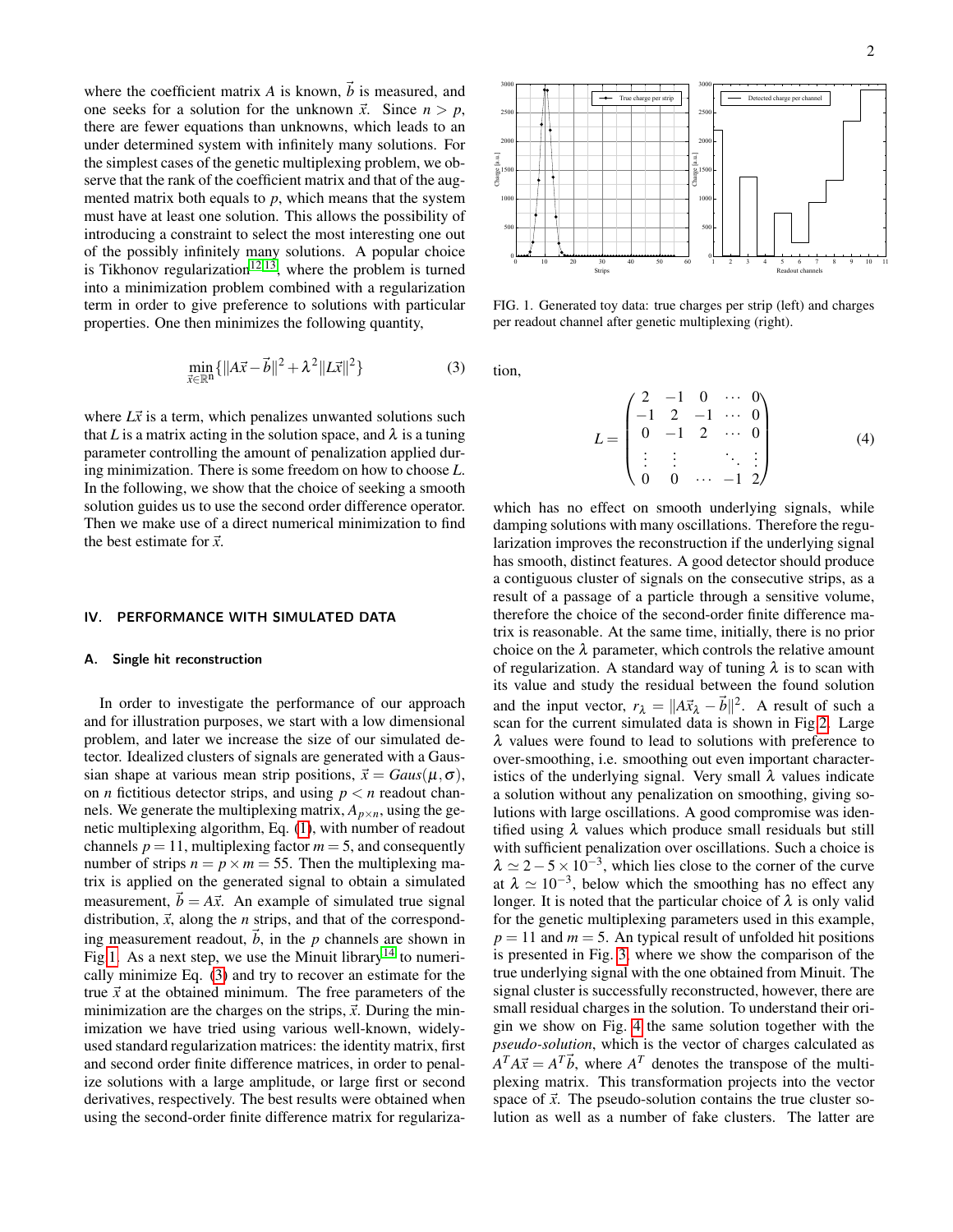

<span id="page-2-0"></span>FIG. 2. Residual charges,  $||A\vec{x} - \vec{b}||^2$ , for various values of the regularizaton parameter,  $\lambda$ , for the unfolding performed on a system with multiplexing factor,  $m = 5$ , and number of readout channels,  $p = 11$ .



<span id="page-2-1"></span>FIG. 3. True (black) and unfolded (gray) distribution of strip charges for a simulated event with a single cluster, using  $p = 11$  readout channels and multiplexing factor  $m = 5$ .

suppressed by the regularization. However, the small residuals align with the fakes in the pseudo-solution and therefore they are consistent with the suppressed fake clusters.

In order to demonstrate that Minuit finds good minima during the processing, in Fig[.5](#page-2-3) we show the target quantity in Eq. [\(3\)](#page-1-1) as a function of two strip charges values around the maximum amplitude. The minimum in the regularized target function evidently points to charge amplitudes covering the true values.



<span id="page-2-2"></span>FIG. 4. The pseudo-solution  $A^T\vec{b}$  (black, dotted line) and the unfolded (gray, shaded area) distribution of strip charges for a simulated event with a single cluster, using  $p = 11$  readout channels and multiplexing factor  $m = 5$ .



<span id="page-2-3"></span>FIG. 5. Two-dimensional scan of strip charge values around the maximum of the hit position (strip #10 and #11) for the solution shown in Fig. [3.](#page-2-1) The color scale indicates the value of the target minimization function.

### B. Multiple hit reconstruction

The performance of the unfolding method is illustrated in Fig. [6](#page-3-0) for the case of simulated double hits. In this case, the small, residual oscillations are somewhat more pronounced because as more channels fire there is also more possibility for fake clusters to exist as solutions. They, however, do not affect the hit position reconstruction, and may be treated by further post-processing of the solution.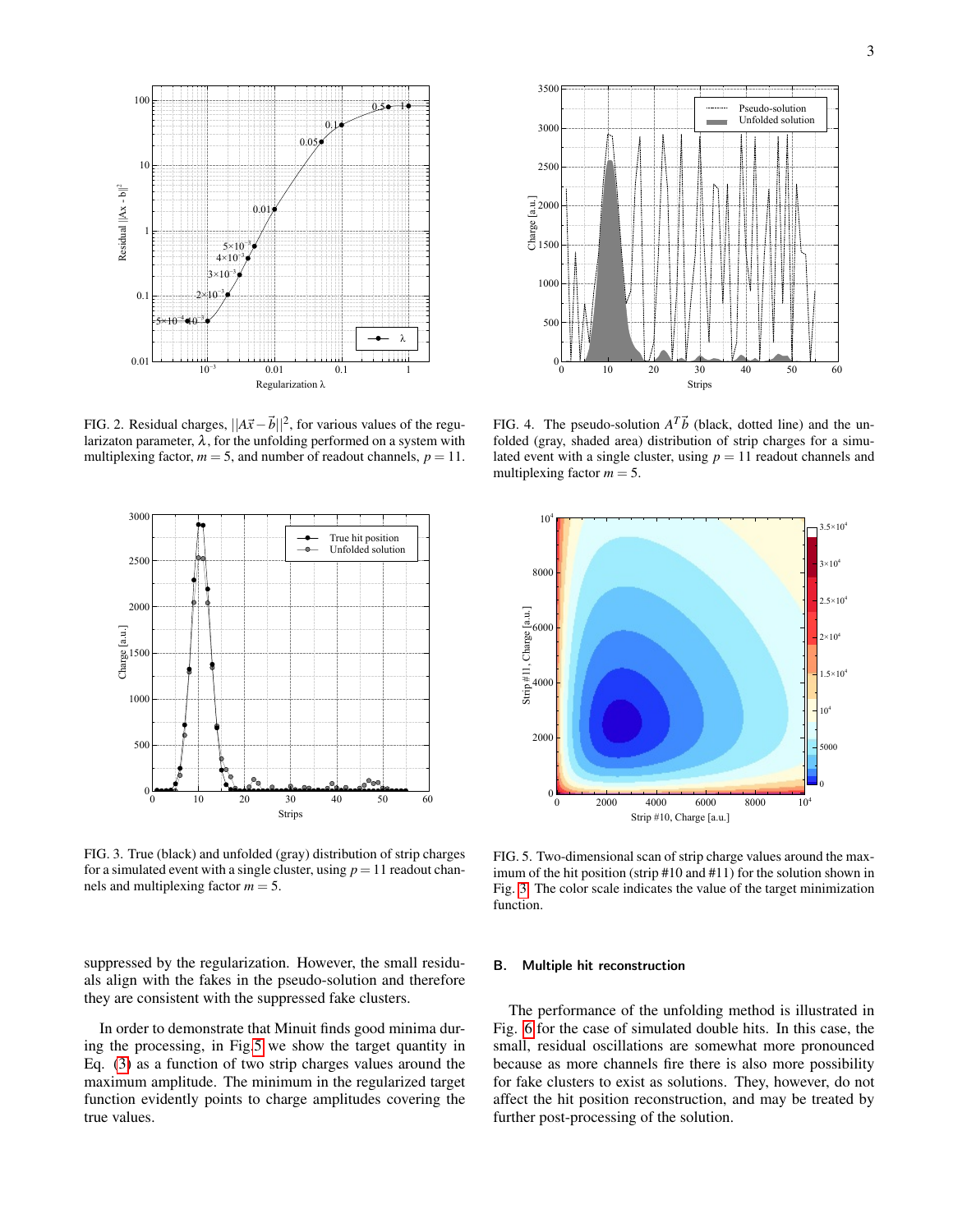

<span id="page-3-0"></span>FIG. 6. True (black) and unfolded (gray) distribution of strip charges for a simulated event with two clusters, using  $p = 11$  readout channels and multiplexing factor  $m = 5$ .

#### C. Reconstruction with large multiplexing factor

As a final example, we present the performance of the method on a problem with a large number of dimensions: multiplexing factor  $m = 17$ , and readout channels  $p = 61$ , with  $n = 17 \times 61 = 1037$  strips. This means that Minuit has to find minima in the (maximally) 1037-dimensional parameter space. In practice, however, the dimension of the parameter space is lower because the mapping of the strips to readout channels is known, therefore inactive channels can be used to eliminate strips from the solution space in advance. For such a large dimensional problem we had to retune the regularization parameter,  $\lambda$ , and the best value was found to be  $\lambda \simeq 0.5$ . This may be interpreted in such a way, as previously discussed, that for larger systems and more channels fired there are more possibilities to form fakes, hence these cases may need a larger amount of penalization to find a smooth solution. The result is shown in Fig. [7.](#page-3-1) All the positions of the multiple hits have been correctly recovered. As seen before, the unfolded amplitude of the hit signals are slightly lower than the those of the true hits, however, this does not impact the reconstruction of the mean position and general shape of the hit clusters, which is the main interest for tracking detectors.

#### D. Closed-form solution

One particular strength of Tikhonov regularization is the existence of a solution in closed form, which could replace the iterative minimization step in principle. Generally, this



<span id="page-3-1"></span>FIG. 7. True (black) and unfolded (gray) distribution of strip charges for a simulated event with three clusters, using  $p = 61$  readout channels and multiplexing factor  $m = 17$ .

can be written as:

$$
\vec{x} = \left(A^T A + \lambda^2 L^2\right)^{-1} A^T \vec{b} \tag{5}
$$

with the variables defined as earlier. For the particular problem of unfolding multiple hit positions in large detectors with high multiplexing factor, however, it is often the case that the resulting matrix to be inverted has high condition number (i.e. high sensitivity of the solution,  $\vec{x}$ , to small changes in the input,  $\vec{b}$ ), leading to poor solutions. Therefore, we decided to use the Minuit numerical minimization approach for further data analysis, which gives more robust results.

## V. PERFORMANCE WITH COSMICS DATA

We have used cosmic data to verify that the unfolding approach works as well for real detectors. In particular, the main aim of this work was to investigate the unfolding performance in the presence of multiple hits per detector layer. Therefore, we first selected single-track events from the cosmic data and used those to artificially produce mixed, multiple hit events. This allows quantifying the efficiency of the hit finding for the case of multiple hits.

### A. The Micromegas detector

The Micromegas detectors used in this work were built at Saclay for muography projects<sup>[15](#page-6-11)</sup> and as a prototype tracker system for the GBAR experiment<sup>[16](#page-6-12)</sup>. They have an active area of  $50x50 \text{ cm}^2$ , for a total length of  $54.6 \text{ cm}$ , a 2D readout with 1037 X (horizontal) strips and 1037 Y (vertical) strips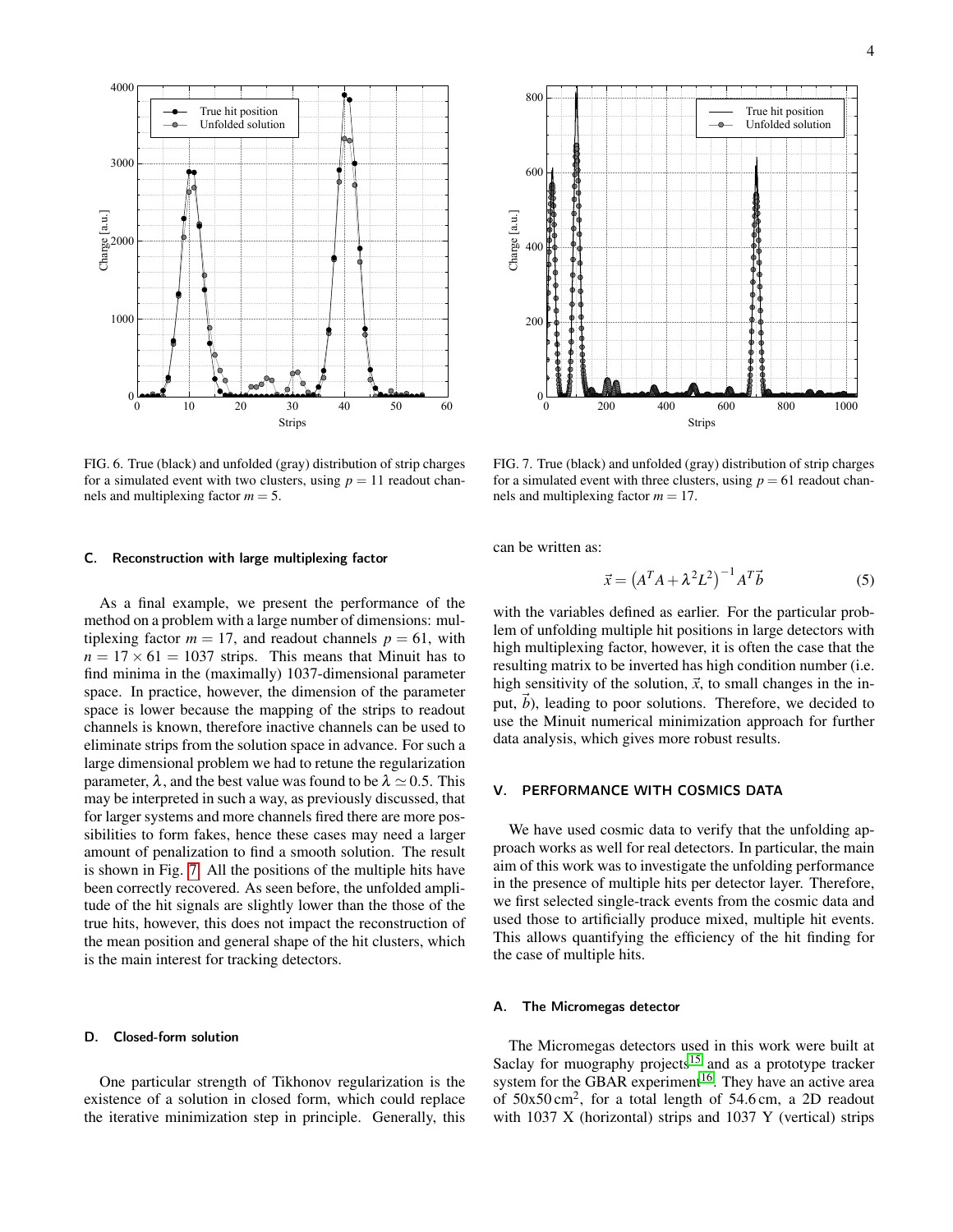arranged in 2 layers within the Printed Circuit Board (PCB), a Kapton layer with resistive strips between the micro-mesh (bulk technology) and the readout channels. The readout was implemented following the genetic multiplexing, with a multiplexing factor of  $m = 17$ , resulting in 61 channels (1 connector) for each coordinate of a detector, and a drift gap ranging from 8 to 15 mm ensured by an Aluminum frame. The detectors were equipped with an electronics readout system based on the DREAM  $ASIC<sup>17</sup>$  $ASIC<sup>17</sup>$  $ASIC<sup>17</sup>$  developed for large capacitance detectors. The data was taken with 4 such Micromegas detectors arranged to a telescope, measuring in self-triggering mode. The detectors were placed at z=550, 450, 100 and 0 mm respectively along the telescope axis.

## B. Data preprocessing

As a first step, we used our unfolding approach to reconstruct the hit positions of an event in every detector layer. A cluster finder algorithm was used then to identify isolated hits. The mean cluster positions, total charge, and widths were calculated for all the found clusters. In order to suppress noise-induced clusters, we applied the following discrimination cuts: the clusters taken for further processing were required to have a minimum cluster width of four strips and an amplitude larger than 150 ADC counts. Events were then preselected for cases with only one hit per each detector plane, and in addition, we also required that these hits form a straight line track. Only these events were used for further analysis.

Out of the preselected events with a single track, we created a dataset of double-hit events by merging each pair of events. Merging was performed by adding the collected charges at the readout level channel by channel. That is having *A* as the multiplexing matrix and  $A \cdot \vec{x}_1 = \vec{b}_1$  and  $A \cdot \vec{x}_2 = \vec{b}_2$  as two measurements, we added directly the measurement vectors,  $\vec{b}_{\text{merge}} = \vec{b}_1 + \vec{b}_2$ , which implies that the solution for the merged event should be just the vectorial sum of the true underlying solutions  $b_{\text{merge}} = A \cdot (\vec{x}_1 + \vec{x}_2)$ . All possible combinations of single track events were thus merged together in order to maximize the possible double hit cases. With this dataset, we used again the unfolding approach, along with the same cluster finding and discrimination cuts as mentioned before, in order to find how many times double-hit events were successfully unfolded.

# C. Results

The performance of the unfolding method on a Micromegas readout projection for two separate events with single hits in the cosmic data is illustrated in an example in Fig[.8.](#page-4-0) The result of the unfolding from the merging of these two events is shown in Fig[.9.](#page-5-0) This example demonstrates that our method is capable of resolving the signals of cosmic double hits. Both the pulse heights and the pulse shapes were fully recovered. We note that in the case of Fig[.9](#page-5-0) the hit at the lower strip coordinates has a double bump structur. We show a similar example on Fig[.10,](#page-5-1) where the cosmic single hit events (grey



<span id="page-4-0"></span>FIG. 8. Example result of the unfolding method for two cosmic data events (top and bottom), each with a single hit cluster, for 1037 strips with  $p = 61$  readout channels.

circles and squares) were selected to be at nearby positions. The unfolding output (black circles) from the merged event covers both of the nearby hits from the single hit events. This shows that the regularization favoring smooth solutions correctly recovers the underlying cluster shapes. In order to quantify the performance, we applied the unfolding algorithm to the entire dataset and counted when the two original hits have been reconstructed correctly. The results are shown in Table [I.](#page-5-2) We found a double-hit reconstruction efficiency,  $\varepsilon$ , above 90%. This depends on the ratio of the maximum amplitude of the signal clusters (S) and that of the residual oscillations (R), since the latter could also be misidentified as signal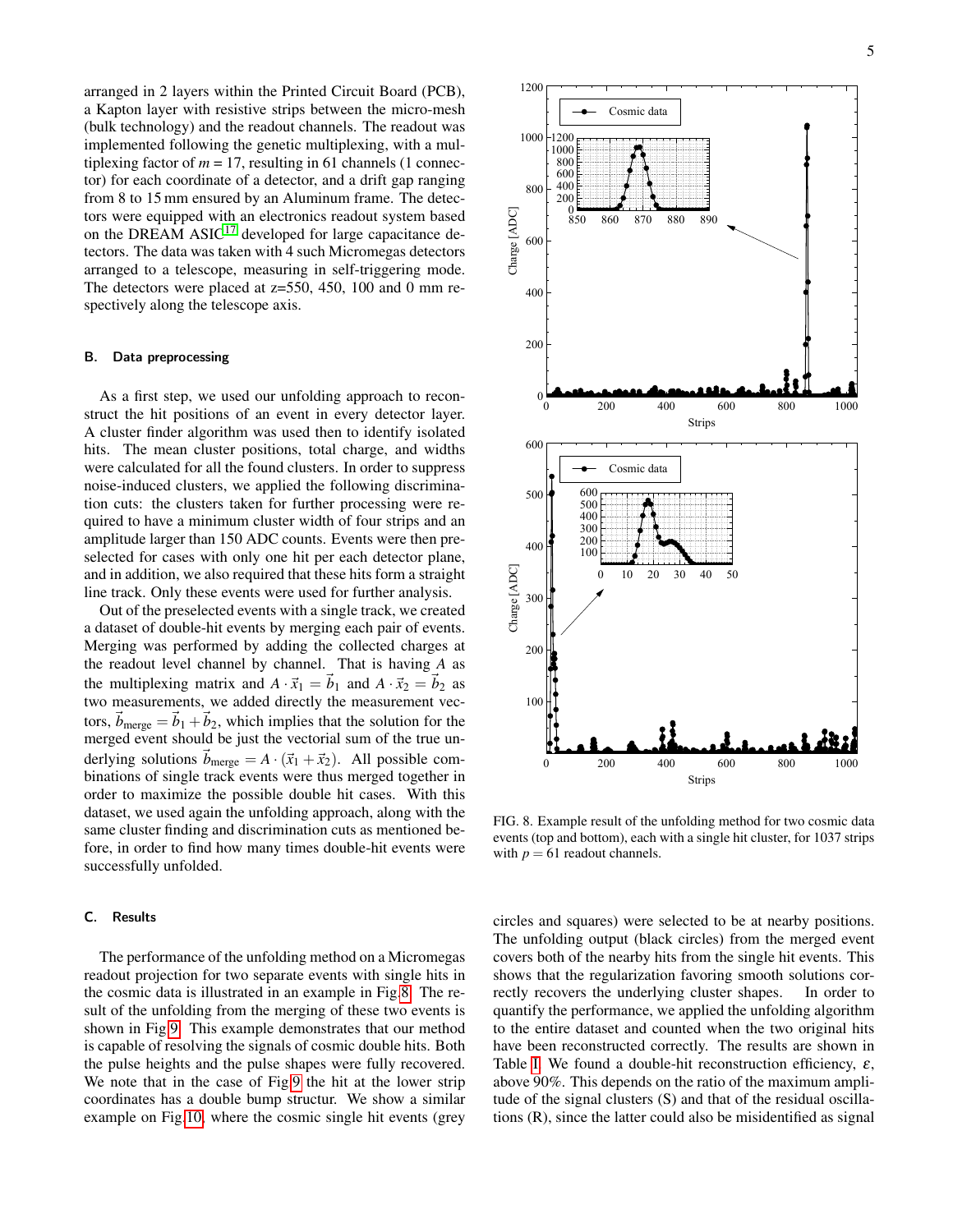

<span id="page-5-0"></span>FIG. 9. Example result of the unfolding on a merged double-hit cosmic event, created from the events shown in Fig[.8.](#page-4-0)



<span id="page-5-1"></span>FIG. 10. Example result of the unfolding when the cosmic events had nearby hits (grey circle and square). The unfolding method found a smooth solution (black circle) containing the two original single hit cluster shapes.

clusters. The distribution of the *S*/*R* ratio from single hits in cosmic events is shown in Fig. [11.](#page-5-3)

Most of the events were found to have a ratio of  $S/R > 10$ . When we consider the double-hit reconstruction efficiency as a function of this ratio, already at *S*/*R* > 4 we get an efficiency of  $\epsilon > 94\%$ . Most of the inefficiency was found to be originated from events when only one of the hits was found due to



<span id="page-5-3"></span>FIG. 11. Distribution of the maximum signal to maximum residual oscillation amplitude, *S*/*R*, from single hits in cosmic data.

<span id="page-5-2"></span>TABLE I. Double-hit reconstruction efficiency as a function of the maximum signal to maximum residual oscillation amplitude, *S*/*R*, from cosmic data.

| S/R ratio | Efficiency $[\%]$ |
|-----------|-------------------|
| No cut    | 91.3              |
| S/R > 2   | 92.8              |
| S/R > 3   | 94.2              |
| S/R > 4   | 94.1              |

the discrimination cut on the minimum cluster amplitude, or from events when the two hits were too close to each other to be resolved (example shown in Fig[.10\)](#page-5-1).

We show the distribution of the difference between the reconstructed and true hit position of the cosmic data events in Fig[.12,](#page-6-14) where the difference is given in units of strip coordinates. The true hit position is calculated from the chargeweighted mean from single hit events prior to merging. For all of the events when the hits were found the weighted mean hit coordinates were reconstructed within  $\Delta$ Strip =  $\pm 1$  strip.

In the discussion so far the possibility of missing strips (holes) in the signal was not considered. In practice, however, it can occur that there are temporary dead strips in the solution space, which would violate the requirement of a smooth solution, therefore the regularization could break down. We have simulated various cases with a hole and found that the performance of the unfolding algorithm depends on the position of the missing strip. In case the dead strip is in a region of the detector where there is no true signal (or it is in the tail of a cluster) there is no (or hardly any) impact on the performance. The only case where we encountered problems is when the dead strip is close to the maximum amplitude position of the cluster. In this case the solutions show strong oscillatory be-